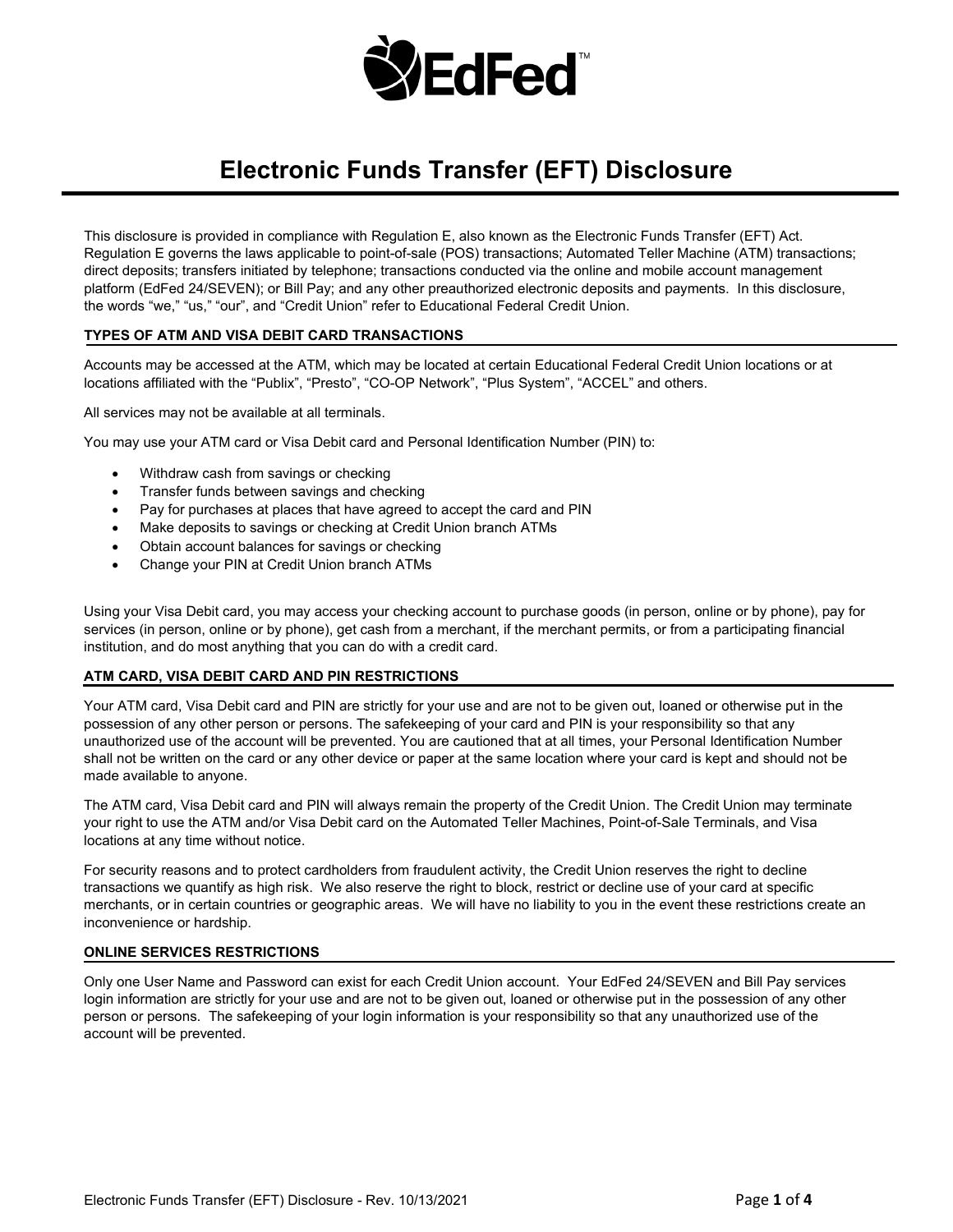

## **LIMITATIONS ON DOLLAR AMOUNT AND FREQUENCY OF TRANSACTIONS**

For security reasons, daily dollar amount limitations may apply to ATM, Visa Debit card and EdFed 24/SEVEN transactions. Withdrawals are also limited by your available balance. Likewise, limitations on the number of withdrawals and purchases you may make in a single day using your Visa Debit card apply, regardless of the dollar amount.

## **SERVICE FEES**

**Foreign Transactions:** If you use your ATM card, Visa Debit card or Visa Credit card (Card) for purchases or cash advances in a currency other than U.S. dollars, the transaction amount will be converted to U.S. dollars by Visa International Inc. under their rules set forth from time to time. Currently, the rules specify that the currency conversion rate is a rate selected by Visa from the range of rates available in wholesale currency markets for the applicable central processing date, which rate may vary from the rate Visa itself receives, or the government-mandated rate in effect for the applicable central processing date. If a credit is subsequently given for a transaction in a currency other than U.S. dollars and the credit has a different processing date, then the converted amount of the credit may be greater/less than the converted amount of the original transaction. The currency conversion rate on the day before the transaction processing date will be used and may differ from the rate in effect at the time of the original transaction. By using your Card, you agree to accept the converted amount in U.S. dollars. Visa also charges a 1% International Transaction Fee on all Card transactions made at a location outside of the United States or in a currency other than U.S. dollars. This fee is assessed by Visa on all foreign transactions, including purchases, credit vouchers, and cash disbursements, whether or not a currency conversion is involved, and will appear on your statement as a separate transaction in U.S. dollars.

When you use an ATM not owned by Educational Federal Credit Union, Publix "Presto" or CO-OP Network, you may incur a service fee by the owner/operator of the ATM. You may also incur a fee for a balance inquiry even if you do not complete a funds transfer.

Please refer to the Service Fee Schedule for a current listing of all fees that may be applicable to your transactions.

## **YOUR RIGHT TO RECEIVE DOCUMENTATION**

A) **Terminal Transactions**:

You can get a receipt at the time you make any transfer to or from your account using one of our automated teller machines (ATM).

B) **Periodic Statement**:

You will get a monthly account statement unless there are no electronic transactions. In any case, you will receive a statement at least quarterly.

C) **Preauthorized Transfers**:

If you have arranged to have direct deposits made to your account at least once every 60 days from the same person or company, the person or company making the deposit will tell you every time they send us the money. You can call us at 1-855-2EDFED8 (1-855-233-3338) to find out whether or not the deposit has been made.

## **CREDIT UNION'S LIABILITY**

If the Credit Union does not complete a transfer to or from your account on time or in the correct amount according to an agreement with you, we will be liable for your losses or damages. However, there are some exceptions.

The Credit Union will NOT BE LIABLE, for instance:

- If through no fault of the Credit Union, you do not have enough money in your account to make the transfer
- If the transfer would go over your available credit
- If the Automated Teller Machine where you are making the withdrawal does not have enough cash
- If the terminal or system was not working properly and you knew about the breakdown when you started the transfer
- If circumstances beyond the Credit Union's control (such as fire or flood) prevent the transfer, despite reasonable precautions that we have taken
- If your account is frozen because of a court order or some similar reason
- If the Automated Teller Machine malfunctions or ceases to operate during a transaction
- If you make an error when using the Automated Teller Machine or Point-of-Sale Terminal
- If the Credit Union corrects any error before the error causes you any actual damage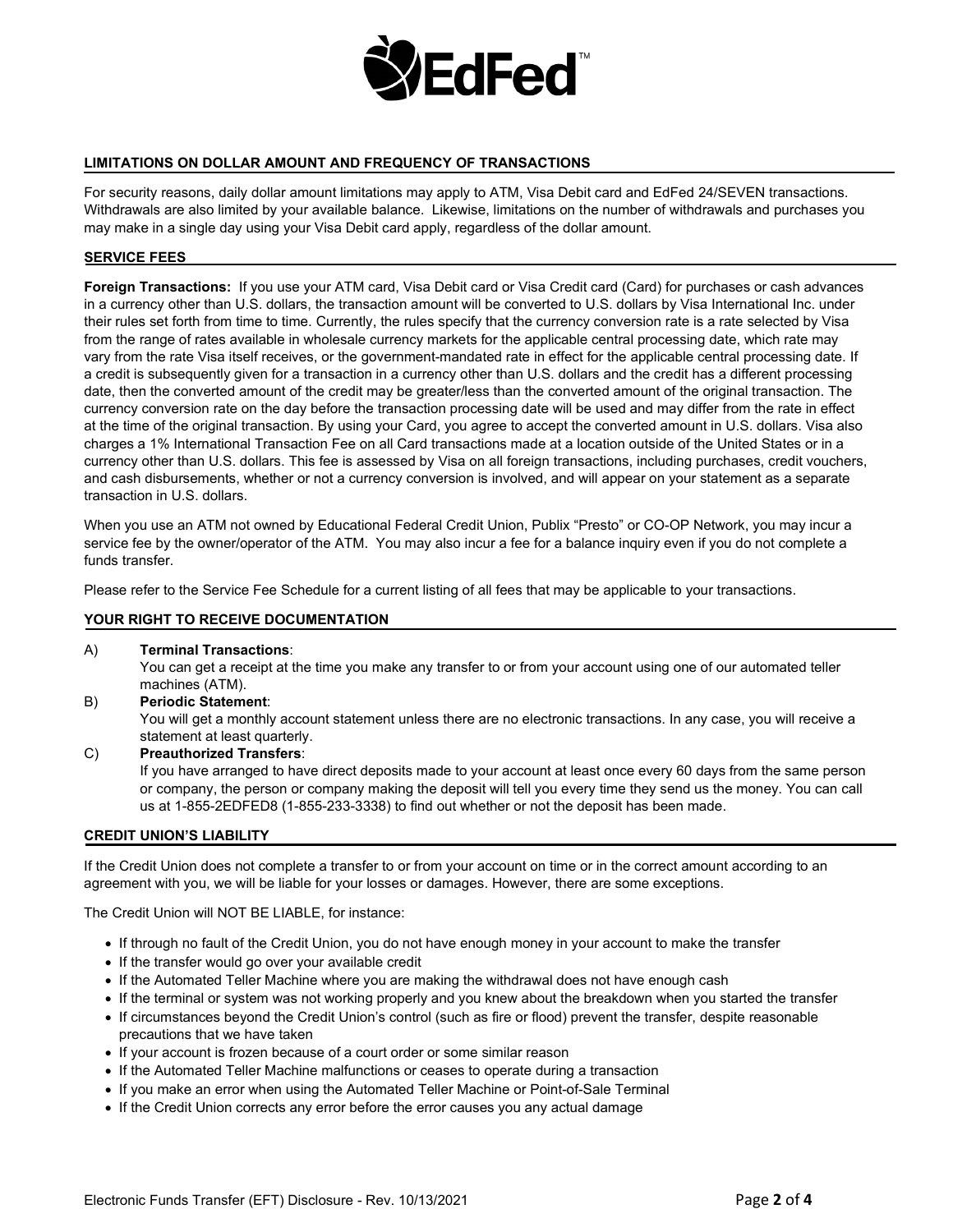

- If you are in default under this or any other agreement with us
- There may be other exceptions in our agreement with you

## **YOUR LIABILITY**

Tell the Credit Union **AT ONCE** if you believe your card or Personal Identification Number (PIN) has been lost or stolen, or if you believe that an electronic funds transfer has been made without your permission using information from your check. Telephoning is the best way of keeping your possible losses down. You could lose all the money in your account (plus your maximum overdraft line of credit). If you tell the Credit Union within 2 business days after you learn of the loss or theft of your card or PIN, you can lose no more than \$50 if someone used your card without your permission. If you **DO NOT** tell the Credit Union within 2 business days after you learn of the loss or theft of your card or PIN and the Credit Union can prove that it could have stopped someone from using your card or PIN without your permission had you told us, you could lose as much as \$500. Also, if your statement shows transfers or other transactions that you did not make, including those made by card, code or other means, tell the Credit Union at once. If you do not tell us within 60 days after the statement was mailed to you, you may not get back any money you have lost after the 60 days if the Credit Union can prove that we could have stopped someone from taking the money had you told us in time. If a good reason (such as a long trip or a hospital stay) kept you from telling us, we may extend the time periods.

Please refer to your Visa Credit Card Agreement for the terms of liability related to your Visa Credit Card.

## **HOW TO NOTIFY US**

If you believe your card has been lost or stolen or that someone has transferred or may transfer money from your account without permission, call the Credit Union at 1-844-645-CARD (2273) or write to Educational Federal Credit Union, P.O. Box 830370, Miami, FL 33283.

## **ELECTRONIC CHECK CONVERSION**

You may authorize a merchant or other payee to make a one-time electronic payment from your checking account using information from your check to pay for purchases and/or pay bills.

## **STOPPING REGULAR PAYMENTS**

If you have told the Credit Union in advance to make regular payments out of your account, you can stop any of these payments. Call the Credit Union toll free at 1-855-2EDFED8 (1-855-233-3338) or write to P.O. Box 830370, Miami, FL 33283, in time for us to receive your request 3 business days or more before the payment is scheduled to be made. If you call, we may also require you to put your request in writing and get it to us within 14 days after your call.

If you order the Credit Union to stop payment 3 business days or more before the transfer is scheduled and we do not do so, the Credit Union will be liable for your losses or damages.

If these regular payments vary in amount, the person or company you are going to pay will tell you before each payment, when it will be made and how much it will be.

## **ELECTRONIC BILL PAYING SERVICE (BILL PAY)**

Many of your personal bills can be paid by using the Electronic Bill Paying Service. You can request payments be made to approved companies by using online services. Payments requested will be deducted from your checking account. If funds are not available in checking, an automatic transfer may be made from a savings account or line of credit to pay scheduled Bill Pay items if you are enrolled in Overdraft Protection and there are sufficient funds to cover the Bill Pay item. If funds are not available when the payment is requested, you will be notified by email and your payment will not be made. This service is provided to you by the Credit Union and an outside bill payment company of the Credit Union's choice. Neither the Credit Union nor the outside bill payment company can guarantee the time any payment will reach the payee requested by the member or be responsible for any service or late charge levied by the payee.

## **BUSINESS DAYS**

Credit Union business days are Monday through Friday, except for holidays.

## **DISCLOSURE TO THIRD PARTIES**